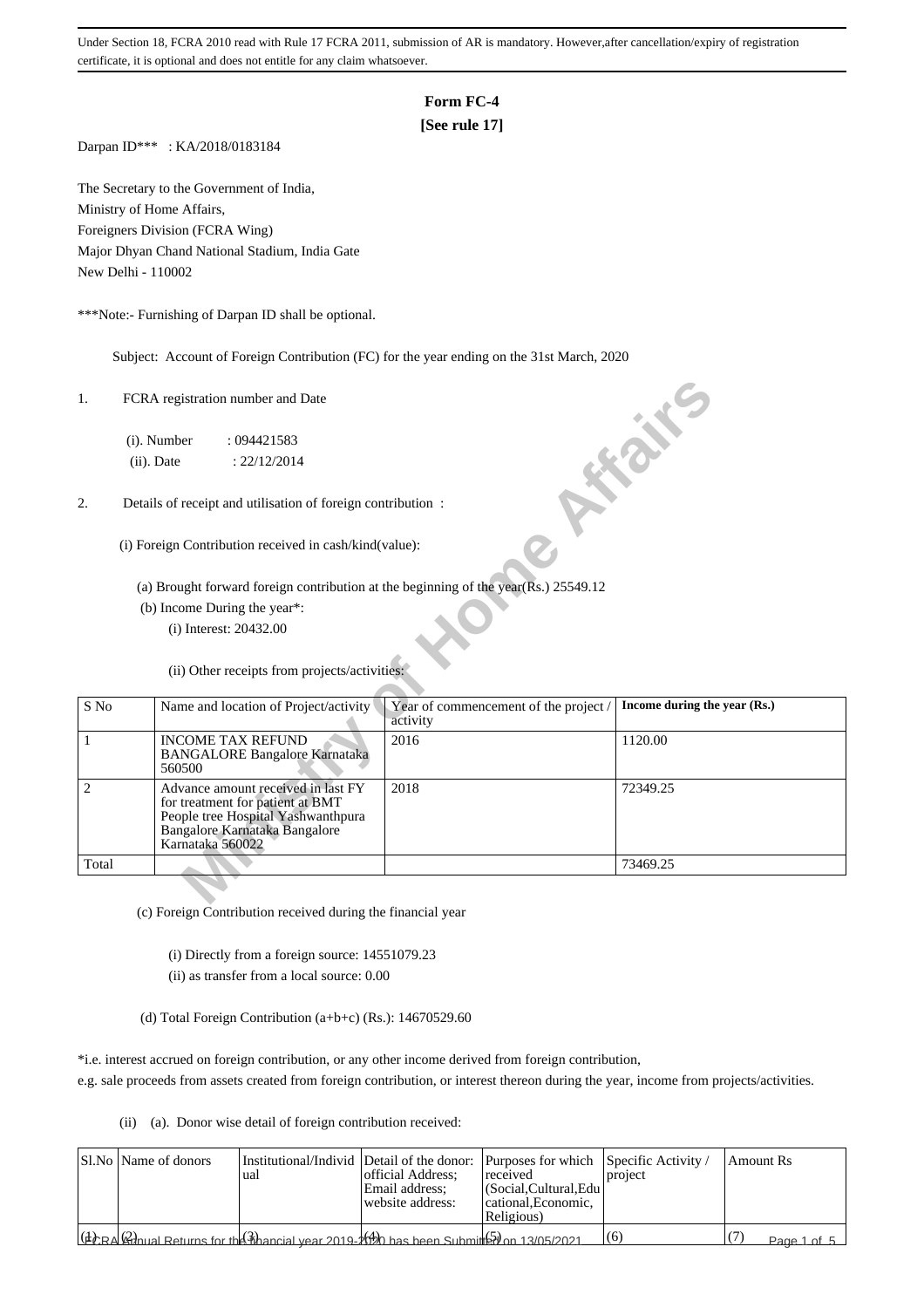|                | Sl.No Name of donors                            | Institutional/Individ<br>ual                                                                           | Detail of the donor:<br>official Address;<br>Email address:<br>website address:                                                                                                                                                                            | Purposes for which<br>received<br>(Social, Cultural, Edu<br>cational, Economic, | Specific Activity /<br>project                                  | <b>Amount Rs</b> |
|----------------|-------------------------------------------------|--------------------------------------------------------------------------------------------------------|------------------------------------------------------------------------------------------------------------------------------------------------------------------------------------------------------------------------------------------------------------|---------------------------------------------------------------------------------|-----------------------------------------------------------------|------------------|
| $\mathbf{1}$   | Ketto Online<br>Ventures Inc<br><b>New York</b> | Institutional                                                                                          | 19 WEST 34TH<br>ST. STE. 1018<br>NEW YORK NY<br>10001, United<br>States of America,<br>Email Id:, Website<br>Address:                                                                                                                                      | Religious)<br>Social                                                            | <b>Bone Marrow</b><br>Transplant for<br>Thalassemia<br>Patients | 50109.86         |
| $\overline{c}$ | <b>Benevity Nasscom</b><br>Foundation           | Institutional                                                                                          | No.700, 611<br>Meredith Road NE,<br>Calgary AB T2E<br>2W5 (No 13-16,<br>Ground Floor,<br>Samruddhi Venture<br>Park, Central<br>MIDC Road,<br>Andheri East,<br>Mumbai 400093),<br>Canada, Email Id:<br>jyoti@nasscomfou<br>ndation.org,<br>Website Address: | Social                                                                          | <b>Bone Marrow</b><br>Transplant for<br>Thalassemia<br>Patients | 1942.00          |
| 3              | Shreedhar Khanal                                | Individual                                                                                             | Province no-5.<br>Buddhabhumi<br>municipalitiy-<br>03, Dubia, kapilvast<br>u 32800 Nepal,<br>Nepal, Email Id:<br>shreedharkhanal7@<br>gmail.com,<br>Website Address:                                                                                       | Social                                                                          | <b>Bone Marrow</b><br>Transplant for<br>Thalassemia<br>Patients | 1300000.00       |
| $\overline{4}$ | Ferdinand O. Abua                               | Individual                                                                                             | 20 Alexandria<br>Crescent, Wuse II,<br>Abuja, Nigeria,<br>Email Id:<br>ukeashi@yahoo.co<br>m, Website<br>Address:                                                                                                                                          | Social                                                                          | <b>Bone Marrow</b><br>Transplant for<br>Thalassemia<br>Patients | 835811.60        |
| 5              | The UK Online<br>Giving Foundation              | Institutional                                                                                          | The UK Online<br>Giving Foundation<br>Unit 9 Cirencester<br><b>Office Park</b><br>Tetbury Road<br>Cirencester<br>Gloucestershire<br>GL7 6JJ U.K.,<br>United Kingdom,<br>Email Id:, Website<br>Address:<br>https://www.ukogf.<br>org                        | Social                                                                          | <b>Bone Marrow</b><br>Transplant for<br>Thalassemia<br>Patients | 101796.57        |
| 6              | Rotary Club Of<br><b>Emory Druid Hills</b>      | Institutional                                                                                          | 1518 Clifton Rd,<br>Atlanta, GA 30322,<br>United States,<br>United States of<br>America, Email Id:<br>, Website Address:                                                                                                                                   | Social                                                                          | <b>Bone Marrow</b><br>Transplant for<br>Thalassemia<br>Patients | 700500.00        |
| $\overline{7}$ | Hela Vesta<br>Company Nigeria<br>Limited        | Institutional                                                                                          | 14 Park Road,<br>GRA, Onitsha,<br>Anambra, Nigeria,<br>Nigeria, Email Id:<br>info@helavesta.co<br>m. Website<br>Address:<br>http://helavestacom<br>pany.tradenote.net/                                                                                     | Social                                                                          | <b>Bone Marrow</b><br>Transplant for<br>Thalassemia<br>Patients | 1253420.00       |
| 8              | Global Giving<br>Foundation Inc                 | Institutional<br>FCRA Annual Returns for the financial year 2019-2020 has been Submitted on 13/05/2021 | 1110 Vermont<br>Avenue NW, Suite<br>550 Washington,<br>DC 20005, United<br>States of America,<br>Email Id:, Website<br>Address:<br>https://www.global                                                                                                      | Social                                                                          | <b>Bone Marrow</b><br>Transplant for<br>Thalassemia<br>Patients | 66896.10         |
|                |                                                 |                                                                                                        |                                                                                                                                                                                                                                                            |                                                                                 |                                                                 | Page 2 of 5      |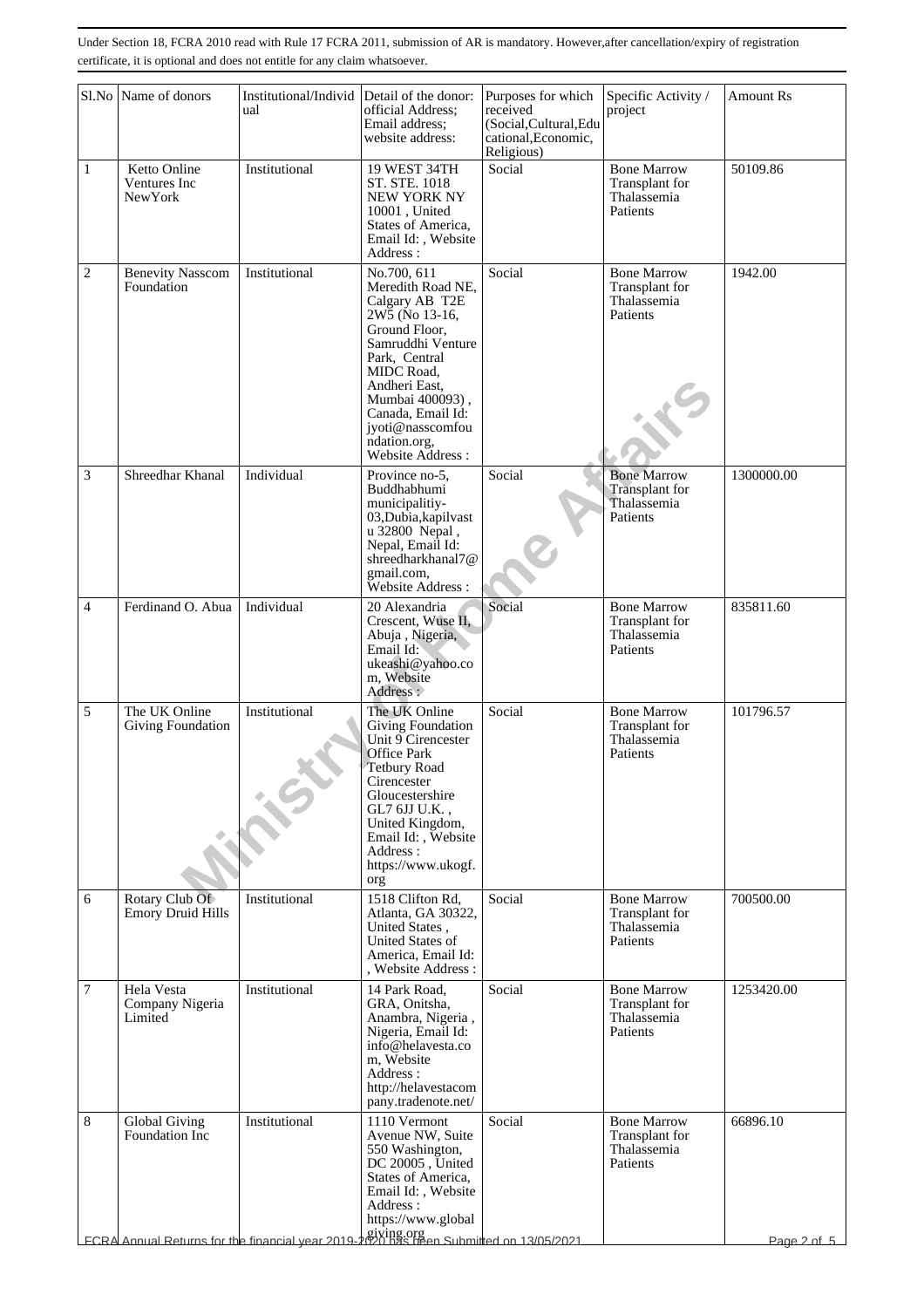|    | Sl.No   Name of donors       | Institutional/Individ Detail of the donor:<br>ual | official Address;<br>Email address:<br>website address:                                                                                                                                          | Purposes for which<br>received<br>(Social, Cultural, Edu<br>cational, Economic,<br>Religious) | Specific Activity /<br>project                                  | <b>Amount Rs</b> |
|----|------------------------------|---------------------------------------------------|--------------------------------------------------------------------------------------------------------------------------------------------------------------------------------------------------|-----------------------------------------------------------------------------------------------|-----------------------------------------------------------------|------------------|
| 9  | CureToChildren<br>Foundation | Institutional                                     | Cure2Children<br>Foundation<br>ViaMarconi<br>3050131 Firenze<br>Italy, Italy, Email<br>Id:<br>lawrence.faulkner<br>@cure2children.org<br>, Website Address:<br>http://www.cure2ch<br>ildren.org/ | Social                                                                                        | <b>Bone Marrow</b><br>Transplant for<br>Thalassemia<br>Patients | 9449611.20       |
| 10 | Abdul Mehter                 | Individual                                        | 110070 1/ABDUL<br><b>MEHTER</b><br>1/CENTRAL<br><b>BANK OF</b><br><b>BARBADOS</b><br>2/SPRY STREET<br>3/BB/BRIDGETO<br>WN, Barbados,<br>Email Id:<br>armehter@yahoo.c<br>om, Website<br>Address: | Social                                                                                        | <b>Bone Marrow</b><br>Transplant for<br>Thalassemia<br>Patients | 790991.90        |

| Sl.No | $\mathbf{r}$<br>Purpose | Amount                                     |
|-------|-------------------------|--------------------------------------------|
|       | Social                  | $\sim$<br>. <i>.</i><br>$\cdots$<br>$\sim$ |

### 3. Details of Utilization of foreign contribution:

# (a) Details of activities/projects for which foreign contribution has been received and utilised (in rupees)

|                |                                         |                                                                                                                          |                  | <b>BARBADOS</b><br>2/SPRY STREET<br>3/BB/BRIDGETO<br>WN, Barbados,<br>Email Id:<br>armehter@yahoo.c<br>om, Website<br>Address: |                                                                                                              |                         |                 | <b>1.215</b> |          |         |
|----------------|-----------------------------------------|--------------------------------------------------------------------------------------------------------------------------|------------------|--------------------------------------------------------------------------------------------------------------------------------|--------------------------------------------------------------------------------------------------------------|-------------------------|-----------------|--------------|----------|---------|
|                |                                         |                                                                                                                          |                  |                                                                                                                                | (b) Cumulative purpose-wise amount of all foreign contribution donation received :                           |                         |                 |              |          |         |
| Sl.No          | Purpose                                 |                                                                                                                          |                  |                                                                                                                                |                                                                                                              | Amount                  |                 |              |          |         |
| $\mathbf{1}$   | Social                                  |                                                                                                                          |                  |                                                                                                                                |                                                                                                              | 14551079.23             |                 |              |          |         |
| 3.             |                                         | Details of Utilization of foreign contribution:                                                                          |                  |                                                                                                                                | (a) Details of activities/projects for which foreign contribution has been received and utilised (in rupees) |                         |                 |              |          |         |
| Sl. No.        | Name of<br>project/acti ocation<br>vity | Address/L                                                                                                                | Previous Balance |                                                                                                                                |                                                                                                              | Receipt during the year | Utilised        |              | Balance  |         |
|                |                                         |                                                                                                                          | In cash          | In Kind                                                                                                                        | In cash                                                                                                      | In Kind                 | In cash         | In Kind      | In cash  | In Kind |
| (1)            | (2)                                     | (3)                                                                                                                      | (4)              | (5)                                                                                                                            | (6)                                                                                                          | (7)                     | (8)             | (9)          | (10)     | (11)    |
| $\mathbf{1}$   | Thalassem<br>ia - BMT                   | People<br>tree<br>Hospital<br>Yashwant<br>hpura<br>Bangalore<br>Karnataka<br>560022                                      | 0.00             | 0.00                                                                                                                           | 13856032.<br>38                                                                                              | 0.00                    | 13816740.<br>22 | 0.00         | 39292.16 | 0.00    |
| $\overline{c}$ | Thalassem<br>ia Day<br>Care             | Project<br>Samraksh<br>a<br>Bangalore<br>Bangalore<br>Karnataka<br>560019                                                | 0.00             | 0.00                                                                                                                           | 66896.10                                                                                                     | 0.00                    | 66896.10        | 0.00         | 0.00     | 0.00    |
| 3              | Thalassem<br>ia - BMT                   | <b>CIMS</b><br>Pediatric<br>BMT unit,<br><b>CIMS</b><br>Hospital,<br>Ahmedaba<br>d<br>Ahmedaba<br>d<br>Gujarat38<br>0060 | 0.00             | 0.00                                                                                                                           | 700500.00                                                                                                    | 0.00                    | 700500.00       | 0.00         | 0.00     | 0.00    |
| Total          |                                         |                                                                                                                          | 0.00             | $0.00\,$                                                                                                                       | 14623428.<br>48                                                                                              | 0.00                    | 14584136.<br>32 | 0.00         | 39292.16 | 0.00    |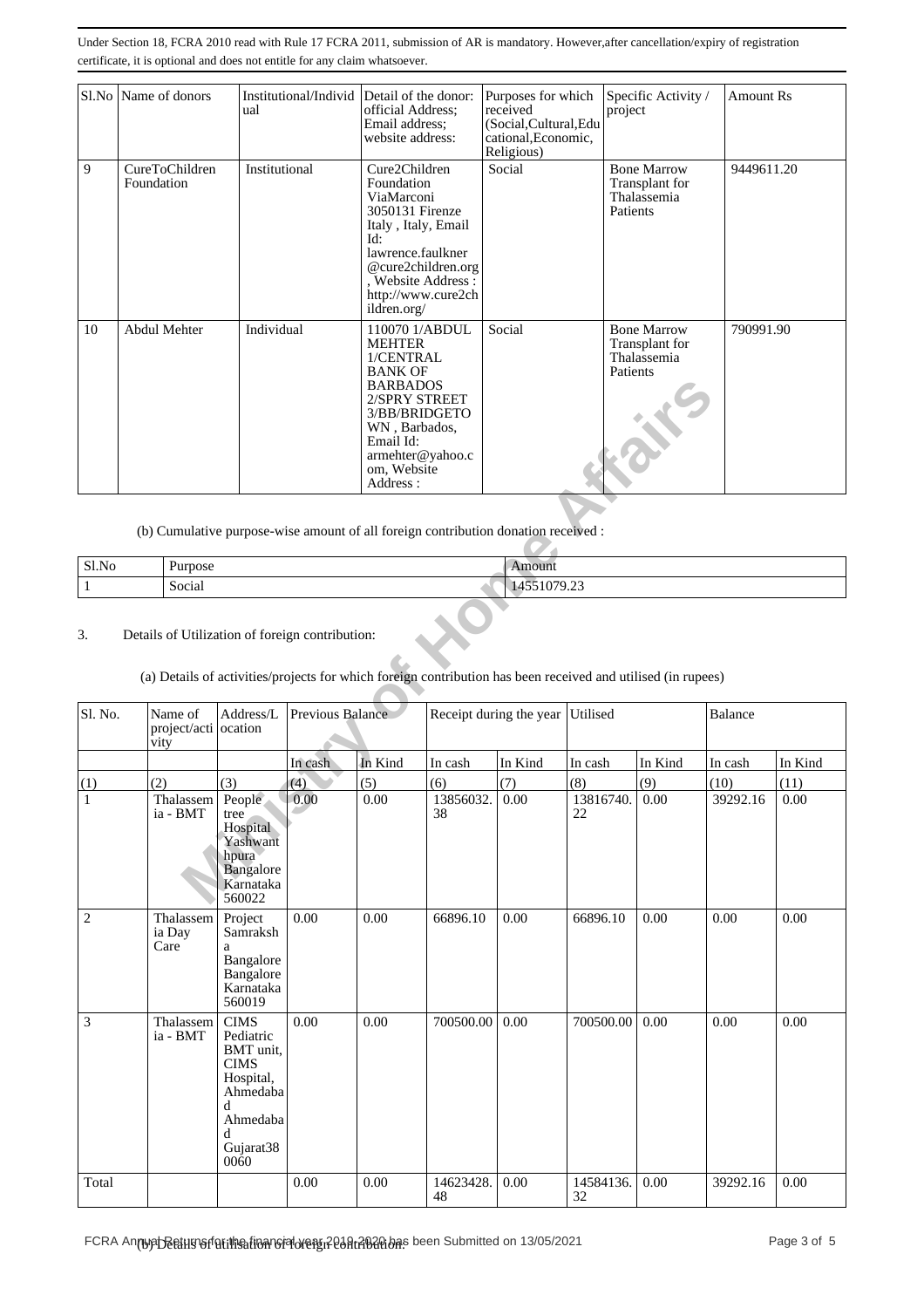- (i) Total Utilisation\*\* for projects as per aims and objectives of the association (Rs.):14584136.32
- (ii) Total administrative expenses as provided in rule 5 of the Foreign Contribution
	- (Regulation) Rules, 2011 (Rs.) :11418.62

\*\* It is affirmed that the utilisation of foreign contribution is not in contravention of the provisions contained in the Foreign Contribution(Regulation) Act, 2010 (42 of 2010) and more particularly in section 9 and section 12 of the Act which, inter-alia, states that the acceptance of foreign contribution is not likely to affect prejudicially

- (A) the soverignty and integrity of india; or.
- (B) the security, strategic, scientific or echnomic interest of the state; or
- (C) the public interest; or
- (D) freedom or fairness of election to any legistature; or
- (E) friendly relations with any foreign state; or
- (F) harmony between religious, racial, social, lingusitic or relgional groups, castes or communities.

For Pharmony between religious, racial, social, lingustic or relgional groups, castes or communities.<br>
All purchase of fresh assets (Rs.)<br>
We in the name of Association Details<br>
For Processor (SS.)<br>
Transferred to other as (c) Total purchase of fresh assets (Rs.) Sl. No. | Activity in the name of Association | Details Purpose Total (in Rs.)

(d) FC transferred to other associations

| Sl.<br>$\sim$<br>N <sub>O</sub><br>. | am<br>2010<br>1at101<br>OТ<br>١ť<br>. מ<br>rne<br>$\sim$ $\sim$ | Date<br>. | $ -$ | ıount |
|--------------------------------------|-----------------------------------------------------------------|-----------|------|-------|
| . .<br>$\blacksquare$                | $\sqrt{2}$<br>$\sim$                                            |           | - 14 | . .   |

(e) Total utilisation In the year (Rs.)(b+c+d) 14595554.94

### 4. Details Of unutilised foreign contribution:

(i) Total FC invested in term Deposits (Rs.):

| Sl. No. | Details                          | Total( in Rs.) |
|---------|----------------------------------|----------------|
| (i)     | Opening Balance of FD            | 0.00           |
| (ii)    | FD made during the year          | 0.00           |
| (iii)   | Less: realisation of previous FD | 0.00           |
|         | Closing balance of FD            | 0.00           |

(ii) Balance of unutilised foreign contribution, in cash/bank, at the end of the year(Rs):

(a) Cash in hand: 0.00

- (b) in FC designated bank account: 2625.41
- (c) in utilisation bank account(s): 0.00
- 5. Details of foreigners as Key functionary/working/associated: 0
- 6. Details of Land and Building remained unutilised for more than two year:

| Sl. No.    | ocation of Land and<br>Building | Year of acquisition | Purpose of acquisition | Reason of unutilisation |
|------------|---------------------------------|---------------------|------------------------|-------------------------|
| \ <b>1</b> | $\sqrt{2}$<br>$\sim$            | (3                  |                        | ι.,                     |

(7) (a) Details of designated FC bank account for receipt of Foreign Contribution (As on 31st March of the year ending):

| Name of the<br>' Bank | Branch Address (   Phone No.<br>With pincode) |                                                                                      | E-mail | <b>IFSC</b> Code | Account No | Date of Opening<br>Account |
|-----------------------|-----------------------------------------------|--------------------------------------------------------------------------------------|--------|------------------|------------|----------------------------|
|                       |                                               | FGRA Annual Return not the financial year 2019-2020 has been Submitted on 13/05/2021 |        |                  |            | Page 4 of 5<br>(7)         |